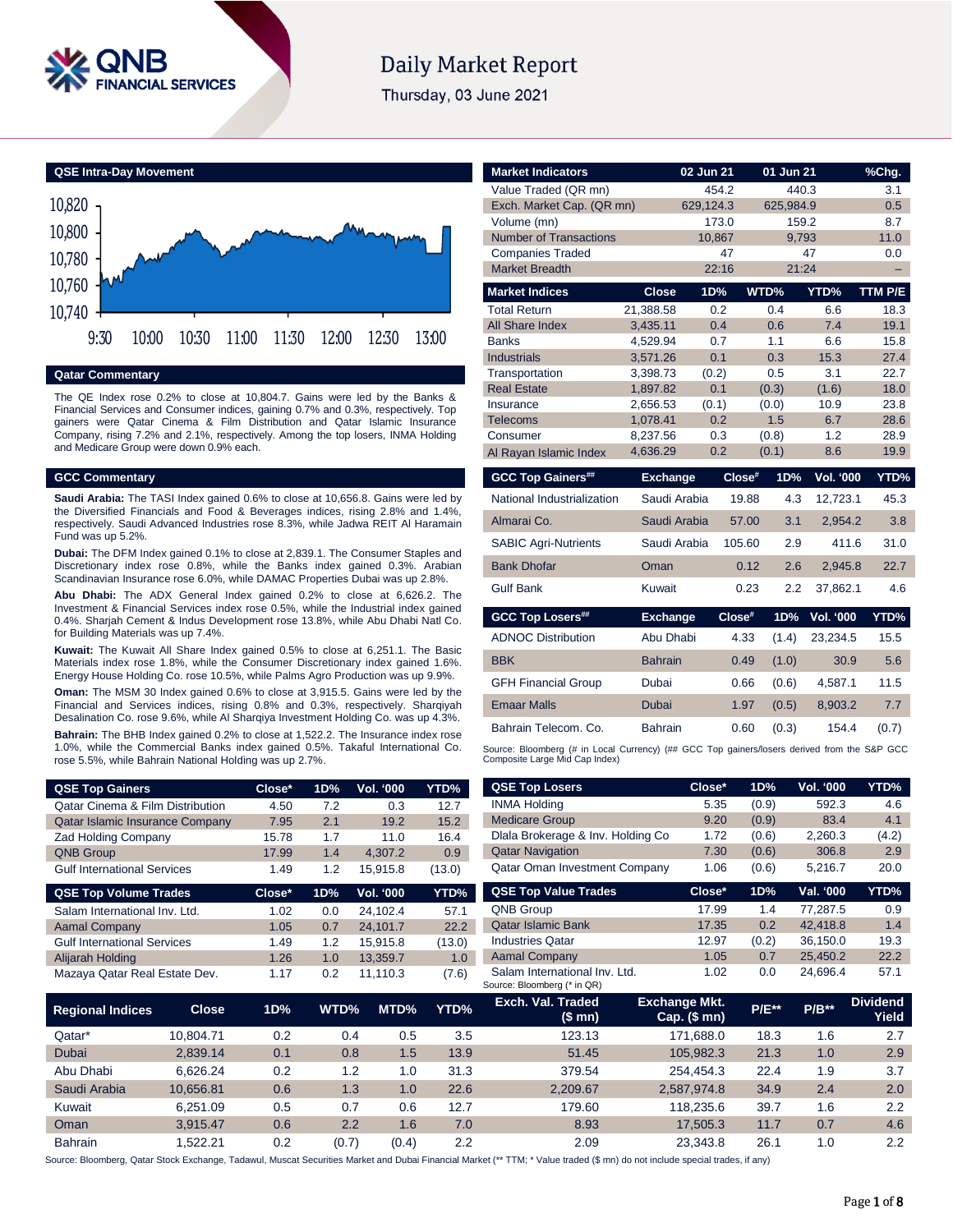### **Qatar Market Commentary**

- The QE Index rose 0.2% to close at 10,804.7. The Banks & Financial Services and Consumer indices led the gains. The index rose on the back of buying support from GCC, Arab and foreign shareholders despite selling pressure from Qatari shareholders.
- Qatar Cinema & Film Distribution and Qatar Islamic Insurance Company were the top gainers, rising 7.2% and 2.1%, respectively. Among the top losers, INMA Holding and Medicare Group were down 0.9% each.
- Volume of shares traded on Wednesday rose by 8.7% to 173.0mn from 159.2mn on Tuesday. However, as compared to the 30-day moving average of 239.4mn, volume for the day was 27.7% lower. Salam International Inv. Ltd. and Aamal Company were the most active stocks, contributing 13.9% and 13.9% to the total volume, respectively.

| <b>Overall Activity</b>       | Buy %*   | Sell %* | Net (QR)         |
|-------------------------------|----------|---------|------------------|
| Qatari Individuals            | 31.34%   | 38.35%  | (31, 827, 861.1) |
| <b>Oatari Institutions</b>    | 20.74%   | 31.52%  | (48,969,285.4)   |
| Qatari                        | 52.08%   | 69.87%  | (80,797,146.5)   |
| <b>GCC Individuals</b>        | 0.26%    | 0.32%   | (266, 105.6)     |
| <b>GCC</b> Institutions       | 5.04%    | 2.16%   | 13,063,898.2     |
| <b>GCC</b>                    | 5.30%    | 2.48%   | 12,797,792.6     |
| Arab Individuals              | 8.95%    | 8.62%   | 1,540,946.3      |
| <b>Arab Institutions</b>      | $0.00\%$ | 0.04%   | (179,300.0)      |
| Arab                          | 8.95%    | 8.65%   | 1,361,646.3      |
| <b>Foreigners Individuals</b> | 5.16%    | 2.85%   | 10,516,851.0     |
| Foreigners Institutions       | 28.50%   | 16.15%  | 56,120,856.7     |
| <b>Foreigners</b>             | 33.67%   | 18.99%  | 66,637,707.7     |

Source: Qatar Stock Exchange (\*as a % of traded value)

# **Global Economic Data**

| <b>Date</b> | <b>Market</b> | <b>Source</b>                | <b>Indicator</b>                 | <b>Period</b> | Actual  | <b>Consensus</b>         | <b>Previous</b> |
|-------------|---------------|------------------------------|----------------------------------|---------------|---------|--------------------------|-----------------|
| 06/02       | US            | Mortgage Bankers Association | <b>MBA Mortgage Applications</b> | $28-May$      | $-4.0%$ | $\qquad \qquad$          | $-4.2%$         |
| 06/02       | EU            | Eurostat                     | <b>PPI MoM</b>                   | Apr           | 1.0%    | $1.0\%$                  | 1.1%            |
| 06/02       | EU            | Eurostat                     | PPI YoY                          | Apr           | 7.6%    | 7.5%                     | 4.3%            |
| 06/03       | China         | <b>Markit</b>                | Caixin China PMI Composite       | May           | 53.8    | $\overline{\phantom{0}}$ | 54.7            |
| 06/03       | China         | Markit                       | Caixin China PMI Services        | Mav           | 55.1    | 56.2                     | 56.3            |

Source: Bloomberg (s.a. = seasonally adjusted; n.s.a. = non-seasonally adjusted; w.d.a. = working day adjusted)

### **News Qatar**

- **CBQK offers shareholders of National Bank of Oman to acquire an additional 15.2% stake –** The Commercial Bank (CBQK) (the Offeror) has announced an offer to all of the shareholders of the National Bank of Oman (the Offeree) to acquire an additional 15.2%. of the issued capital of the Offeree. Pursuant to Article 2 of the Merger & Acquisition Rules of the QFMA (the "Rules"), we are required to disclose certain information (unless otherwise defined, definitions have the same meanings as given to them in the Rules), and do so as follows: a. The name of the Offeror Company, its headquarters, objectives, capital, address, names of Top Management members and Major Shareholders and the shareholding percentage of each of them in the Offeree Company. The Offeror is The Commercial Bank (CBQK), a bank licensed by the Qatar Central Bank with commercial registration number 150 and registered office at Commercial Bank Plaza, PO Box 3232 Doha, Qatar. The Offeror's capital is QR4,047,253,750. (QSE)
- **IGRD holds its AGM and endorses items on its agenda –** The Ordinary General Assembly meeting (AGM) of Investment Holding Group (IGRD) endorsed during its meeting held virtually, through a conference call, on, June 02, 2021, the following decision: The voting process to elect four independent members for the Board membership has been performed, and the following candidates acquired the votes as per the following order: (1) Sheikh Nasser bin Ali bin Saud Al-Thani / 52,421,700 votes. (2) Samir Abu Lughod /51,847,670 votes. (3) Omer Abdulaziz Al-Marwani / 48,340,000 votes. (4) Hamad Abdulla Al-Emadi / 48,264,840 votes. (5) Nasser Jeham Al-Kuwari / 3,016,480 votes. (6) Bothaina Al Ansari/ 548,700 votes. The

meeting's Chairman has declared the winning four candidates as those who received the majority of votes. Where the seat of one of the Board members becomes vacant, such seat shall be filled by the member who received the highest votes from the shareholders who have not attained membership of the Board. Where a justifiable reason prevents such member from taking up the seat, he / she shall be replaced by the next member who received the highest votes. The new member shall only complete the unexpired term of his/her predecessor. (QSE)

- **ORDS CEO shares insights, expertise at SPIEF –** Ooredoo (ORDS) Chief Executive Officer Sheikh Mohamed bin Abdulla Al-Thani has joined a panel discussion on the importance of innovation in telecommunications at the St Petersburg International Economic Forum (SPIEF). Senior-level participants shared their thoughts on the role of innovation in business strategy in their industry, and insights into opportunities available for both Qatari and Russian technology start-ups and SMEs with their organizations. Sheikh Mohamed detailed ORDS's longstanding investment in innovation, highlighting its partnerships with global innovation leaders and Qatari entities and its commitment to initiatives promoting innovation in the telecommunications industry. ORDS is currently part of a delegation of companies representing Qatar at the SPIEF, being held from June 2 to 5 in Russia. (Gulf-Times.com)
- **Qatar's trade surplus almost triples YoY in April –** Qatar's trade surplus almost tripled YoY this April, mainly triggered by an almost quadrupled non-crude shipments and almost tripled crude exports, according to the official estimates. The rebound in the country's merchandise trade has been mainly on account of robust high two-digit expansion in exports, especially to Asian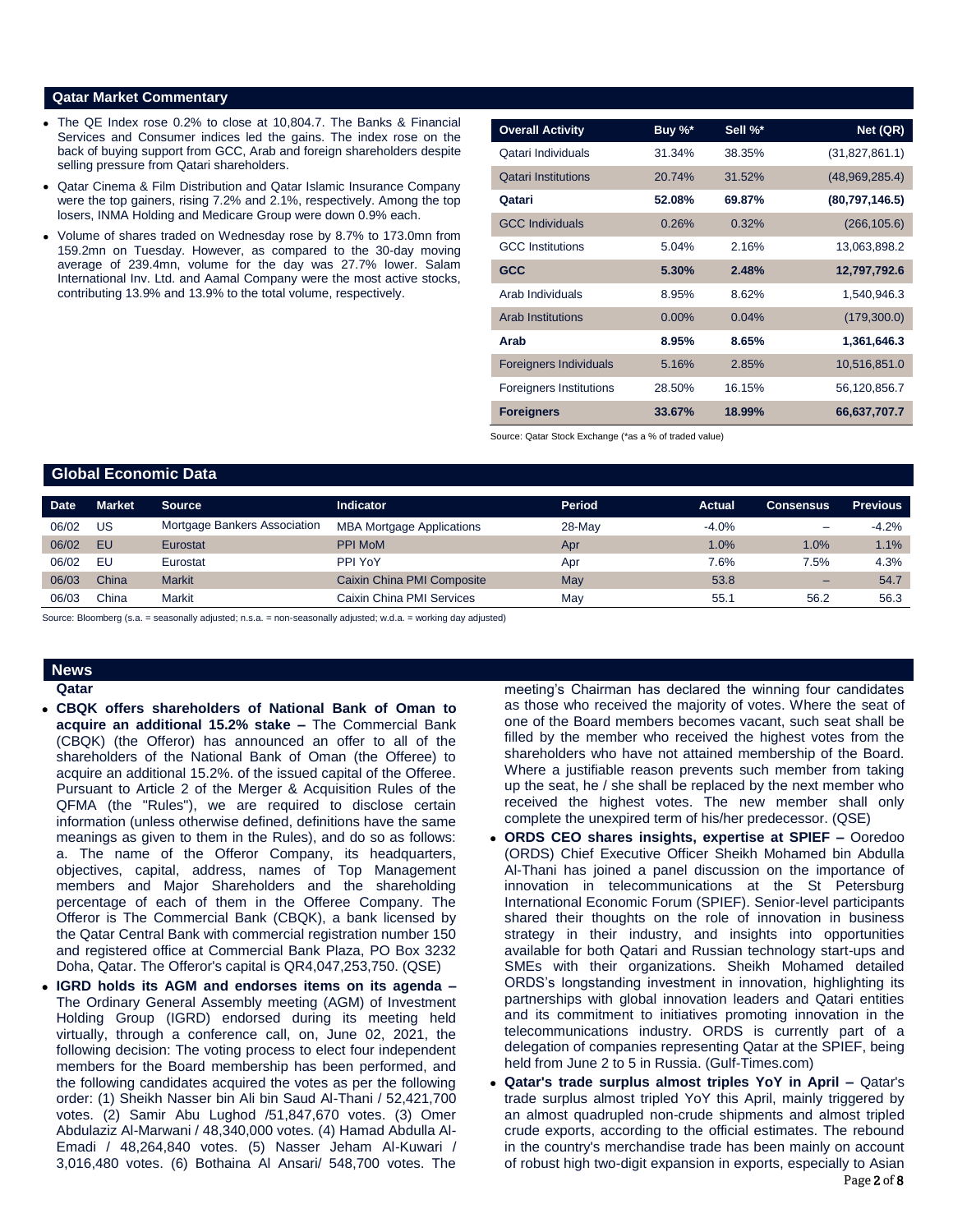countries, said the figures released by the Planning and Statistics Authority (PSA). Overall, Qatar recorded trade surplus of QR12.79bn in April 2021, which was, however, down 3% MoM in the review period. The Asian region accounted for more than 64% of Qatar's exports with Japan, China and India occupying the first three slots; while the imports came from diversified geographies. The total exports of goods (including exports of goods of domestic origin and re-exports) were QR20.95bn, showing a stupendous 77.1% surge YoY but declined 5% on monthly basis in the review period. In April this year, Qatar's shipments to Japan amounted to QR2.81bn or 13.4% of the total exports of the country, followed by China QR2.76bn (13.2%), India QR2.67bn (12.7%), South Korea QR2.12bn (10.1%) and Singapore QR1.01bn (4.8%). (Gulf-Times.com)

- $\bullet$  **Mwani Qatar: Qatar ports witness doubled-digit growth in May –** Qatar's Hamad, Doha and Al Ruwais ports displayed robust performance in May this year as it witnessed doubleddigit growth in the number of ships calling on these ports and container handling, according to Mwani Qatar. There was also more than doubling of the building materials handled through these ports YoY in April 2021; indicating a robust outlook for the construction sector, as corroborated by the rising trends in building permissions issued in the recent months. The number of ships calling on Qatar's three ports stood at 304 in May 2021, which was 23.58% and 1.33% higher on yearly and monthly basis respectively. As many as 1,351 ships had called on the ports during the first five months of this year. Hamad Port's strategic geographical location offers opportunities to create cargo movement towards the upper Gulf, supporting countries such as Kuwait and Iraq and south towards Oman. As many as 139 vessels had called on this port in May this year. Qatar's share in the overall Middle East trade is expected to significantly increase with the robust technological infrastructure supporting the Hamad Port's second container terminal (CT2). The container handling through the three ports stood at 139,340 TEUs (twenty-foot equivalent units), which grew 25.67% and 1% YoY and MoM respectively in May 2021. The container handling stood at 688,438 TEUs in January-May this year. QTerminals had recently tweeted that Hamad Port handled container volume of more than 5mn TEUs since the start of operations. The Hamad Port, which is the largest eco-friendly project in the region and internationally recognized as one of the largest green ports in the world, alone saw 138,402 TEUs of containers handled in May 2021. The building materials handled amounted to 54,378 tons in May this year, which more than doubled YoY and was up 10.68% MoM in the review period. A total of 302,457 tons of building materials had been handled by these three ports during January-May 2021. (Gulf-Times.com)
- **QRDI Council leads 'Russia-Qatar Innovation Dialogue' at SPIEF –** The Qatar Research, Development, and Innovation (QRDI) Council hosted and led a panel at the Qatar Pavilion during the St Petersburg International Economic Forum (SPIEF), which saw over 20,000 attendees and close to 50 entities from Qatar as this year's guest nation at the event. (Gulf-Times.com)
- **QNTC committed to further bolstering tourism, investment ties with Russia SPIEF –** The Qatar National Tourism Council (QNTC) is part of the delegation representing Qatar at the St Petersburg International Economic Forum (SPIEF), it was announced. The QNTC will be part of the Qatar Pavilion, and will represent the tourism sector, promoting investment in new developments in the country. The 24th edition of SPIEF is taking place from June 2 to 5. As one of the largest investment focused events of its kind, it affords a platform whereby Qatar can

showcase the destination and investment opportunities therein. As Guest Country for SPIEF 21, Qatar is hosting the Qatar National Pavilion at the venue with one of the largest business delegations due to attend. A cultural program will complement the business agenda, offering visitors a taste of Qatar's offerings, as well as its heritage and culture. (Gulf-Times.com)

- **QDB participates in St Petersburg International Economic Forum –** Qatar Development Bank (QDB) participated Wednesday in the St Petersburg International Economic Forum, one of the world's most important economic forums. The bank aims to enhance cooperation between the State of Qatar and the Russian Federation, in addition to enhancing the status of small and medium enterprises, developing cooperation opportunities, and building future partnerships among other matters. The bank said in a statement that 16 Qatari exporting companies held talks with Russian companies. The statement also said that there were preliminary orders worth QR75mn that were made during the meetings, in addition to nine Qatari companies joining the virtual platform for projects in the attendance of Russian and international investors. The statement noted that the judges voted for Qatari company Else Lab (which is backed by Qatar Development Bank) as the best small and medium enterprise in one of the sessions. (Gulf-Times.com)
- **Foreign Minister inaugurates Qatar's pavilion at St. Petersburg International Economic Forum –** St. Petersburg: The Deputy Prime Minister and Minister of Foreign Affairs HE Sheikh Mohammed bin Abdulrahman Al Thani inaugurated Wednesday the State of Qatar's pavilion participating in the 24th St. Petersburg International Economic Forum, taking place from June 2-5 in the Russian Federation. The inauguration ceremony was attended by Minister of Transport and Communication HE Jassim bin Saif Al Sulaiti, Minister of Commerce and Industry and Acting Minister of Finance HE Ali bin Ahmed Al Kuwari, Minister of State for Energy Affairs HE Eng. Ali bin Sherida Al Kaabi. The Deputy Prime Minister said in a speech to mark the occasion that the State of Qatar's strong participation in the conference was a result of its understanding of the importance of bilateral cooperation with the Russian Federation, noting that it has seen marked development in recent years in the political, economic, commercial, investment, cultural, and sports field. His Excellency added that Qatar was confident in the strength of the Russian economy, and looks forward to strengthening cooperation and increasing bilateral trade volume. He said that the State of Qatar's delegation includes public and private institutions, in addition to Qatari companies that will be very active in holding meetings, events, and signing dozens of deals. His Excellency also said that there will be cultural events that involves traditional Qatari arts, which will help visitors get to know more about the Qatari people, expressing his delight at being present in the historic city of St. Petersburg. His Excellency added that he was present with a high-level delegation to the conference, which has become an important platform for enhancing commercial and economic ties between countries. (Peninsula Qatar)
- **Qatar Airways, Amadeus strengthen partnership –** Qatar Airways signed a Letter of Agreement, aiming to expand its partnership with Amadeus, embracing NDC solutions to enhance its retailing capabilities. This deal will make Qatar Airways' offer, including content via New Distribution Capability (NDC), available globally to travel agencies and corporations via the Amadeus Travel Platform. As a result the airline will improve its retailing capabilities, further deliver on its omni-channel distribution strategy and power its global reach in this next phase of travel. The airline is also looking to adopt Amadeus Altéa NDC from 2022 onward. This will further enhance its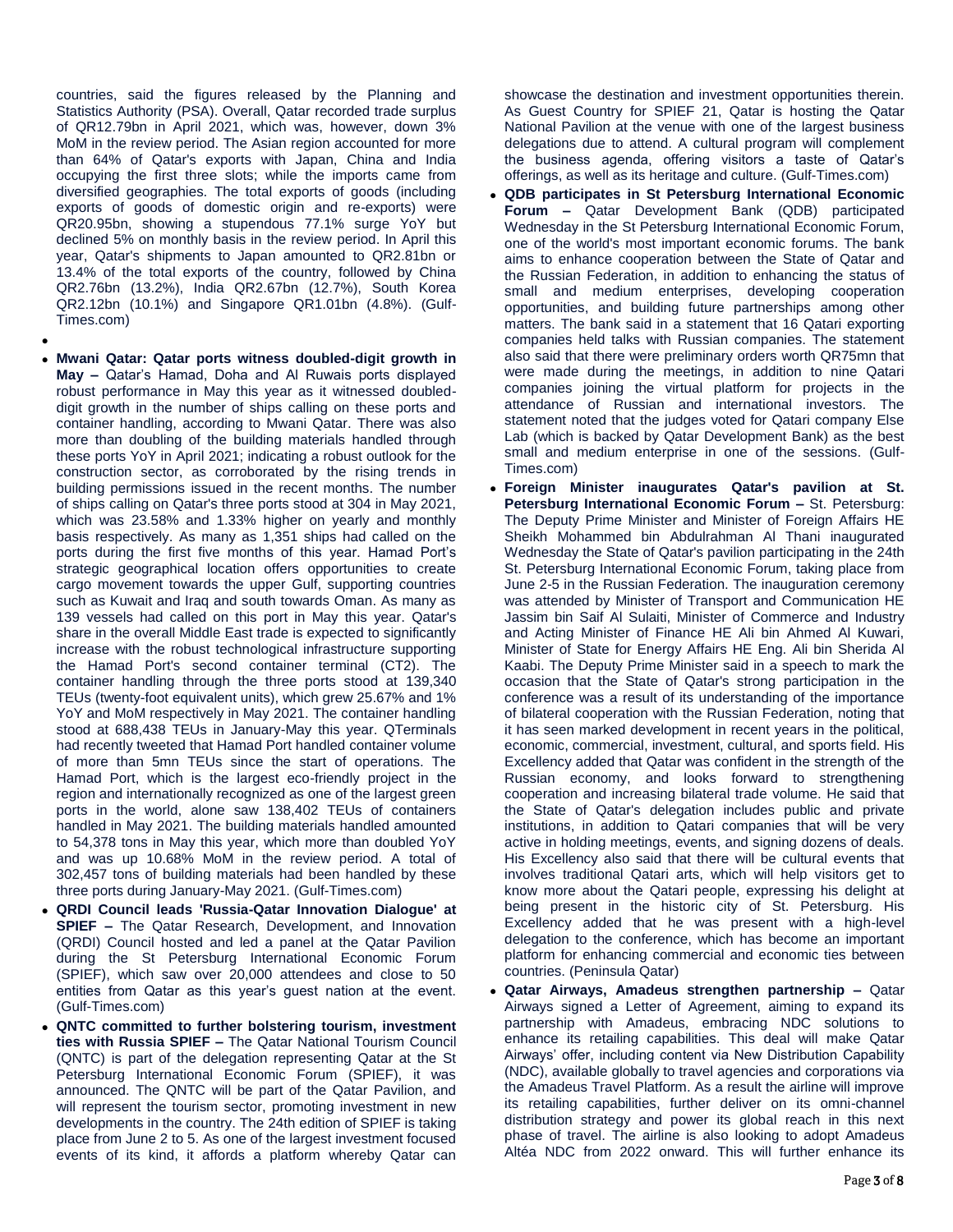retailing capabilities across channels consistently; distributing and servicing new, dynamic NDC-enabled content and fares. (Gulf-Times.com)

# **International**

- **ILO: No recovery in global jobs market from pandemic until at least 2023 –** At least 220mn people are expected to remain unemployed globally this year, well above pre-pandemic levels, with a weak labor market recovery exacerbating existing inequalities, the International Labor Organization (ILO) said. The United Nations agency forecast the outlook improving to 205mn unemployed next year - still well above the 187mn recorded in 2019 before the coronavirus crisis wreaked havoc. According to ILO models, that equates to a global unemployment rate of 6.3% this year, falling to 5.7% next year but still up on the prepandemic rate of 5.4% in 2019. "Employment growth will be insufficient to make up for the losses suffered until at least 2023," the ILO said in a report, World Employment and Social Outlook: Trends 2021. Stefan Kuehn, ILO economist and lead author of the report, told Reuters that the true impact on the labor market was even greater when reduced working hours imposed on many workers and other factors were accounted for. All told, it estimated that working hours losses in 2020 relative to 2019 amounted to the equivalent of 144mn full-time jobs in 2020, a shortfall that still stood at 127mn in the second quarter of this year. "Unemployment does not capture the impact on the labor market," Kuehn said, noting that whereas hiring in the US had resumed after massive job losses, many workers elsewhere, particularly in Europe, remained on reduced-hours schemes. Women, young people and the 2bn people working in informal sectors have been hardest hit, with 108mn more workers worldwide now categorized as poor or extremely poor compared to 2019, it said. "Five years of progress towards the eradication of working poverty have been undone," the report said. (Reuters)
- **US sets and suspends tariffs on six countries over digital taxes –** The US on Wednesday announced 25% tariffs on over \$2bn worth of imports from six countries over their digital services taxes, but immediately suspended the duties to allow time for international tax negotiations to continue. The US Trade Representative's (USTR) office said it had approved the threatened tariffs on goods from Britain, Italy, Spain, Turkey, India and Austria after a "Section 301" investigation concluded that their digital taxes discriminated against US companies. USTR published lists of imports from the six countries that would face tariffs if international tax negotiations fail to reach a solution that prohibits countries from imposing unilateral digital services taxes. USTR said it would impose 25% tariffs on about \$887mn worth of goods from Britain, including clothing, overcoats, footwear and cosmetics, and on about \$386mn worth of goods from Italy, including clothing, handbags and optical lenses. USTR said it would impose tariffs on goods worth \$323mn from Spain, \$310mn from Turkey, \$118mn from India and \$65mn from Austria. The potential tariffs, based on 2019 import data, aim to equal the amount of digital taxes that would be collected from US firms, a USTR official said. The move underscores the US threat of retaliation as finance leaders from G7 countries prepare to meet in London on Friday and Saturday to discuss the state of tax negotiations, including taxation of large technology companies and a US proposal for a global minimum corporate tax. US tariffs threatened against France over its digital tax were suspended in January to allow time for negotiations. US Trade Representative Katherine Tai said she was focused on "finding a multilateral solution" to digital taxes and other international tax issues and was committed to reaching a consensus through the OECD and G20 negotiations. (Reuters)
- **Fed: Amid hiring troubles, rising prices, US growth gains speed –** The US economic recovery accelerated in recent weeks even as a long list of supply chain troubles, hiring difficulties, and rising prices cascaded through the country, Federal Reserve officials said in their latest review of economic conditions. The economy grew at a "somewhat faster rate" from early to late May, the Fed reported in its Beige Book summary of anecdotal reports about the economy on Wednesday, with officials noting "the positive effects...of increased vaccination rates and relaxed social distancing measures." But getting a \$20tn economy back to speed posed challenges of its own, Fed officials reported based on contacts in their 12 regions. Homebuilders could not keep up with demand, manufacturers faced delivery delays of the material needed to finish goods, and "it remained difficult for many firms to hire new workers, especially low-wage hourly workers, truck drivers, and skilled tradespeople." Prices were rising, and for now were likely to continue to do so, the Fed reported. "Looking forward, contacts anticipate facing cost increases and charging higher prices in coming months," the Fed said. The Beige Book will help frame the Fed's upcoming June meeting as officials edge towards a debate about how and when to pull back on the \$120bn in monthly bond purchases and raise the near-zero interest rates put in place to battle the economic fallout from the pandemic. Fed officials say they will likely struggle for several months to get a clear read on an economy snapping back to life but hitting some speed bumps along the way. The US this year is expected to register the strongest annual growth in gross domestic product since the early 1980s, yet hiring in April was tepid, a May jobs report to be released on Friday may not be much better, and there are concerns inflation may be on the horizon. Businesses on the whole seemed stretched thin by surging demand for their goods and services, while consumers appeared ready to splurge. (Reuters)
- **UK gets green light to start talks on joining pacific trade deal –** Member nations of the Comprehensive and Progressive Agreement for Trans-Pacific Partnership (CPTPP) agreed to allow Britain to start the process of joining the pact, Japan's economy minister said. The decision marks another step in Britain's efforts to pivot away from Europe, build global influence and form new trading links with faster growing economies following its exit from the European Union at the end of 2020. Japanese Economy Minister Yasutoshi Nishimura told reporters he welcomed the start of Britain's joining process after hosting an online meeting of ministers from the 11 countries that make up the trans-Pacific trade pact. "The UK's potential membership would support the mutual interests, common values and commitment to upholding the rules-based trading system shared by the members of the CPTPP," the 11 member countries said in a statement. "It would also promote market-oriented principles and help to counter protectionism and the use of unjustified trade restrictive measures." Membership is seen by British ministers as one of several ways of building influence in the region to help promote free trade and act as a counterweight to China - which it accuses of undermining trade and distorting markets with state subsidies. The CPTPP removes 95% of tariffs between its members: Japan, Canada, Australia, Vietnam, New Zealand, Singapore, Mexico, Peru, Brunei, Chile and Malaysia. Unlike the EU, it does not aim to create a single market or a customs union, and it does not seek wider political integration. (Reuters)
- **UK mortgage lending slumps in April over stamp duty uncertainty –** British mortgage lending slumped in April as a government decision to prolong a tax break on property sales came too late to influence buyers that month, but housing market activity looks on course to rebound, Bank of England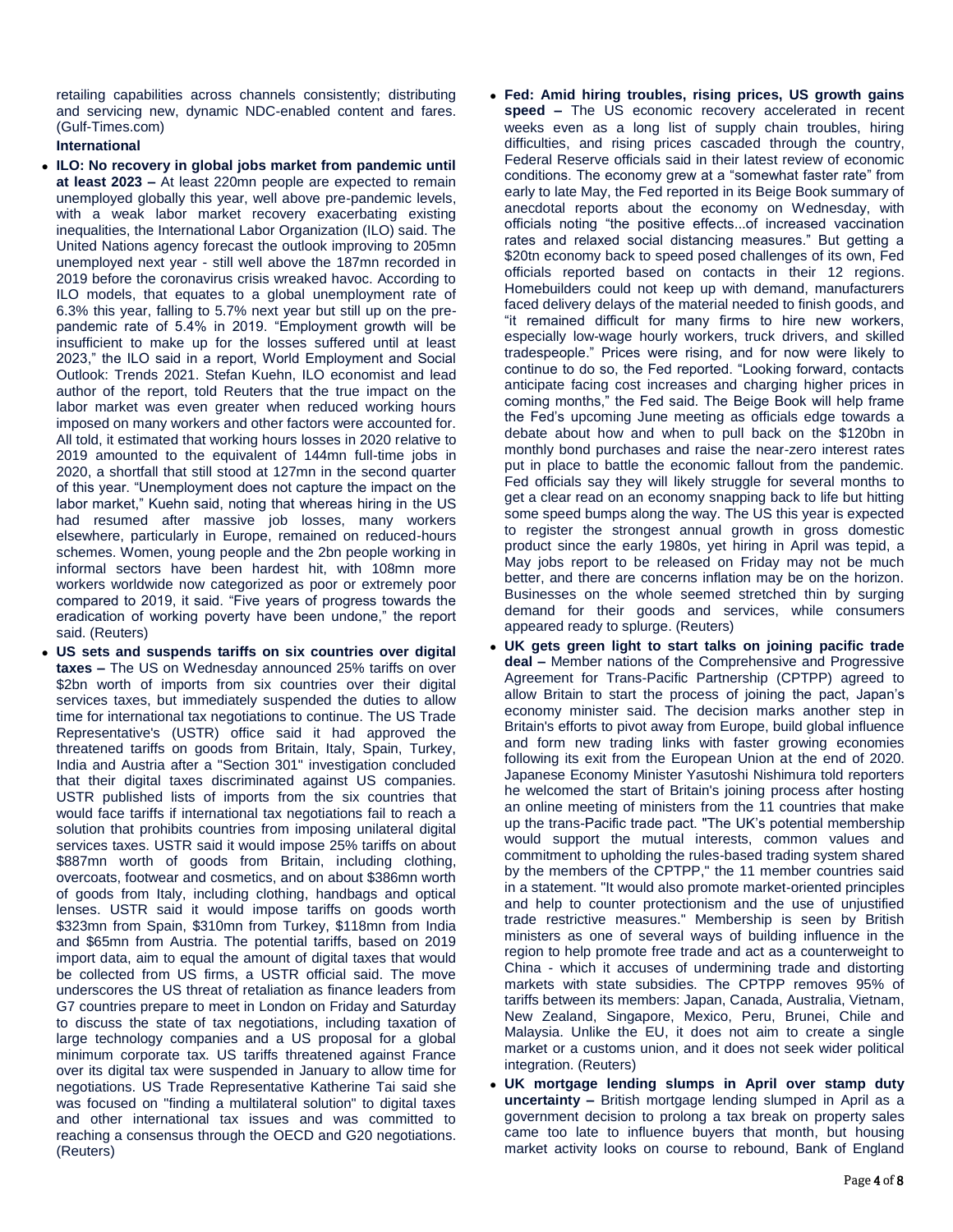data showed. Net mortgage lending by British lenders slumped in April to 3.3bn Pounds (\$4.7bn) from a record 11.5 bn pounds the month before, an even sharper drop than the fall to 6.6bn Pounds forecast by economists in a Reuters poll. "The recent variability is likely to reflect the reduction in the stamp duty tax, which was initially expected to end in March, but has now been extended to the end of June," the BoE said. Sunak announced he would extend the tax break in his March 3 budget. But many buyers were already rushing through transactions to complete them before the earlier deadline. The cut in stamp duty land tax began in July last year to spur housing transactions after a slump at the start of the pandemic. House prices have boomed since then, despite the economic damage wrought on other sectors by the COVID pandemic, with prices in May up 10.9% on a year ago according to lender Nationwide, the biggest jump since 2014. Another key factor pushing up prices has been greater demand for spacious housing outside city centers from people who are now able to work from home. Mortgage approvals - which adjusted faster than lending to the tax change - rose to 86,921 in April from 83,402 in March, though they are below November's high of more than 103,000. Households continued to pay down personal debt, largely reflecting reduced spending opportunities during the lockdown, which was still largely in place in April. Net repayments totaled 377mn Pounds, well below economists' average forecast for a net 500mn Pounds in new borrowing. April's net consumer lending was 5.7% below its year-ago level, compared with an 8.8% shortfall in March. (Reuters)

- **Scholz says Germany backs central banks' view that inflation jump is temporary –** Germany is monitoring a recent rise in inflation closely but the government shares the assessment of central banks that the jump in consumer prices is largely driven by temporary factors, Finance Minister Olaf Scholz told Reuters on Wednesday. Asked if the jump in inflation and the European Central Bank's ultra-loose monetary policy could become a problem for Germany, Scholz said: "We're always looking closely at this. But so far, there is much to suggest that the assessment of the central banks is correct.". "We can now also hope for a decent upswing in the economy, where we are gradually leaving the pandemic behind us," Scholz added. "It will also be possible for us to do even better than we can currently forecast." Economy Minister Peter Altmaier said on Tuesday the German economy, Europe's largest, should grow by between 3.4% and 3.7% this year, offering a more upbeat outlook than when the government raised its forecast at the end of April. The recovery is bringing with it concerns about inflation. Germany's annual consumer price inflation accelerated in May, advancing further above the ECB's target of close to but below 2%, the Federal Statistics Office said on Monday. Bavaria's finance minister, Albert Fueracker, told daily Bild in comments published on Wednesday that higher inflation is compounding the plight of savers and the European Central Bank should respond by raising its interest rates from 0%. "Germany is a country of savers. The ECB's longstanding zero interest rate policy is poison for typical savings plans," Fueracker, a member of Bavaria's conservative Christian Social Union (CSU), told the mass-selling daily newspaper. "In combination with the now rising inflation, the expropriation for savers is becoming more and more noticeable. Bavaria has been warning for years that the zero interest rate policy must be ended - now it is high time," he said. Conservative Germans have long complained that the ECB's 0% interest rates hurt savers as they are left with little if any gain - a problem compounded by rising inflation eroding the value of their nest eggs. Monday's price figures for May showed a national measure of inflation rose to 2.5%, the highest level since 2011. (Reuters)
- **IMF sees Greek economy growing 3.3% in 2021, boosted by EU funds, tourism –** The Greek economy should grow by 3.3% this year and 5.4% in 2022, fueled by European recovery fund investment, pent-up consumer demand and an expected return of tourism, International Monetary Fund officials said. The forecasts, issued following a regular IMF staff visit to Greece, represent a slight cut in the fund's previous 3.8% forecast for 2021 issued in April but an increase in the previous 5% forecast for next year. The estimates, which follow an 8.2% contraction in Greek GDP in 2020, are slightly below Greece's own forecasts for 3.6% growth this year and 6.2% growth in 2022. The IMF officials praised Greece's "swift and proactive" response to the COVID crisis, which saw the government spend 24 billion euros last year and earmark a further 11.6 billion euros this year to support businesses and jobs hit by the pandemic. But it said the outlook was clouded by uncertainties and much would depend on factors including how the pandemic developed and its impact on banks' bad debt holdings as well as how successfully EU funds were absorbed. Greece, which emerged from its third bailout in a decade in 2018, is due to receive 32bn Euros in grants and cheap loans from the EU's recovery fund. It expects a steady resumption of its vital tourism industry with arrivals this year at 50% above the levels in 2020 when demand collapsed. (Reuters)
- **PMI: Japan's service sector shrinks for 16th month as health crisis hits demand –** Japan's services sector activity contracted for the 16th consecutive month in May as an extension of coronavirus emergency curbs at home and stricter restrictions in key Asian markets due to a resurgence of COVID-19 cases hit demand. The decline in the services industry dragged overall private-sector activity into contraction, and suggested measures to halt a rise in coronavirus infections were hampering the country's economic recovery. The final au Jibun Bank Japan Services Purchasing Managers' Index (PMI) slumped to a seasonally adjusted 46.5, down three points from the prior month's final level of 49.5, but up from a flash reading of 45.7. It meant services activity has come in below the 50.0 threshold that separates contraction from expansion every month since February last year. The latest results back a sister PMI survey on manufacturing released earlier this week that also pointed to a slowing in factory activity due to emergency virus curbs. Thursday's survey showed firms saw faster contractions in outstanding and new export business last month, highlighting strain they have been feeling from lacklustre demand. (Reuters)
- **Caixin PMI: China's services activity growth slows in May –** China's services sector expansion slowed in May, a private sector survey showed on Thursday, with weaker overseas demand and increased costs putting pressure on businesses. The Caixin/Markit services Purchasing Managers' Index (PMI) fell to 55.1 in May, down from 56.3 in April but still well in expansionary territory. The 50-mark separates growth from contraction on a monthly basis. The survey attributed part of the slowing expansion to a fall in overseas demand as COVID cases abroad hurt business activity. A gauge of export orders slipped into contraction. The Caixin PMI contrasts with an official survey released earlier this week, which showed activity in China's services sector expanded at a faster pace in May. Though slower to recover from the epidemic than manufacturing, a gradual improvement in consumption has stimulated activity in China's services sector, which includes many smaller and private companies. Growth in total new orders slipped and services firms increased their staffing levels for the third straight month, but at a slower pace, the Caixin survey showed. Inflation pressures worsened with input costs rising at a sharper rate in May and reports of more expensive raw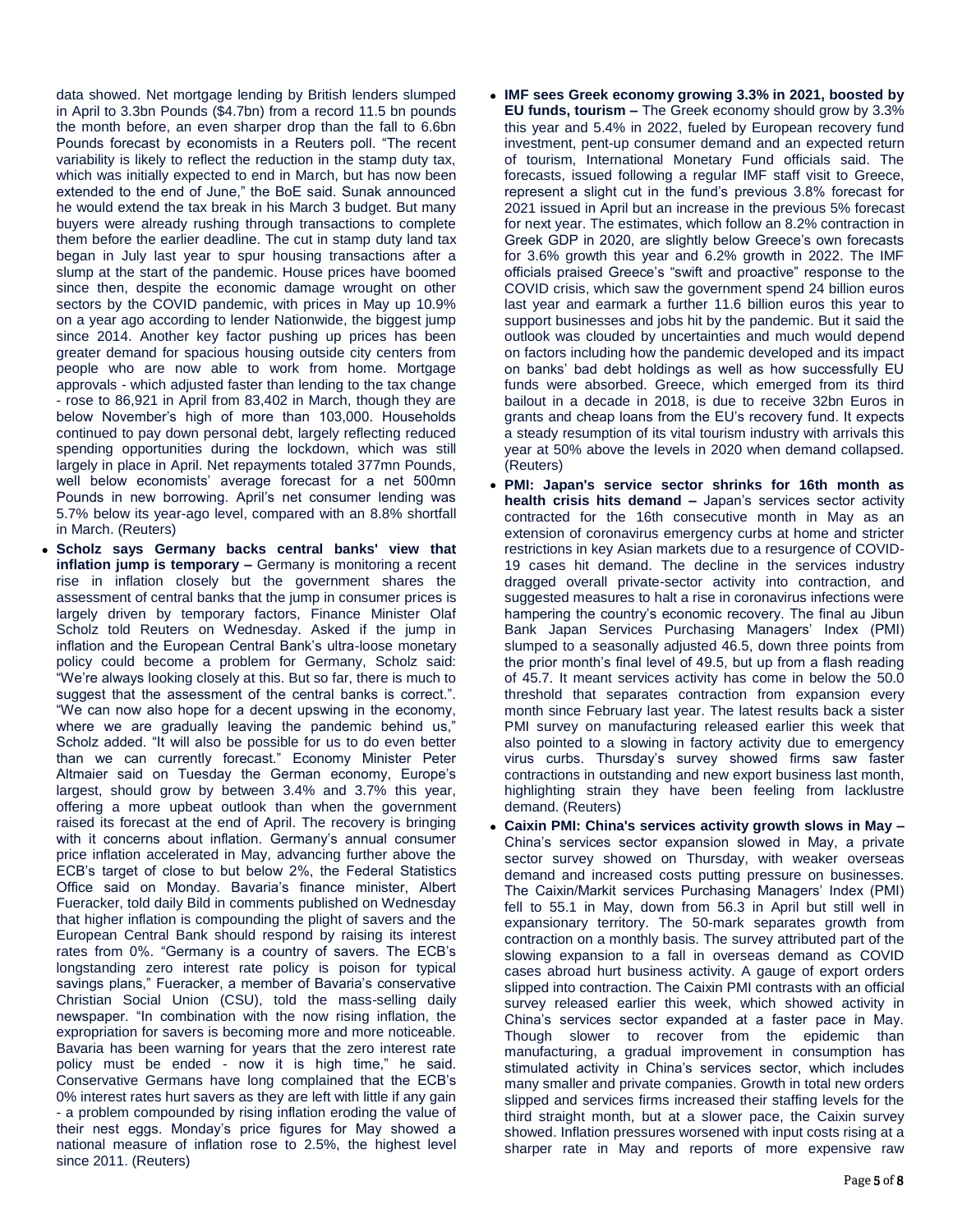materials, energy, staff and transport, the survey found. Even though firms were able to raise selling prices for the 10th straight month, the increases have yet to catch up with the inflation in input costs. (Reuters)

 **Russian inflation to speed up in coming months, cenbank analysts say –** Russia's consumer inflation accelerated again in May and is on track to speed up further in the coming months, central bank analysts said in a report, days before the bank's rate-setting meeting. Inflation in Russia has been on the rise since early 2020, boosted by a weaker Rouble and globally higher food prices as well as the central bank's decision to cut the key rate to a record low of 4.25% in the face of the COVID-19 crisis. "Inflation in May has returned on the upward trend, which may remain in place by autumn," the central bank said in a report on trends. Annual inflation likely reached 5.7%-5.9% in May, after slowing to 5.5% in April, staying far above the 4% target that it will reach only in the middle of 2022, the central bank analysts said. Inflationary pressure will also remain elevated in the coming months, including in the consumer sector, the analysts said. High inflation has prompted the central bank to raise rates twice this year, last to 5% in April, making lending more expensive. It is widely expected to hike the key rate to 5.25% next week, a Reuters poll of analysts showed. "The current monetary conditions still support an active growth in banks' lending in all segments," the central bank analysts said. They also said the Russian economy was likely to recover to pre-pandemic levels in mid-2021 after its sharpest contraction in 11 years in 2020, echoing an economy ministry forecast. (Reuters)

# **Regional**

- **Saudi Aramco lines up banks for bond sale –** Saudi Aramco has lined up banks to help it arrange a sale of US dollardenominated bonds, sources said, seeking to raise money ahead of large commitments for its major shareholder, the Saudi government. Aramco was widely expected to become a regular bond issuer after its debut \$12bn bond deal in 2019 was followed by an \$8bn, five-part transaction in November last year. A large group of banks has been hired for the deal, including First Abu Dhabi Bank (FAB), HSBC, NCB Capital and Standard Chartered, one of the sources said. The energy giant is expected to raise up to \$5bn and the deal, which would be through Sukuk, or Islamic bonds, is expected in the next few weeks. "There has not been that many dollar sukuk that have been issued of late, so there is clearly demand there," the source said. (Reuters)
- **Almarai buys Binghatti Beverages production facility in UAE –** The Saudi food and beverage firm, Almarai has signed pact with Binghatti Beverages Manufacturing to buy BBM production facility for AED215mn. The transaction is fully financed from Almarai's operating cash flows. (Bloomberg)
- **Saudi Tadawul market resumes after early halt due to technical glitch –** The trading system of Saudi Arabia's Tadawul securities market resumed operations on Wednesday after trading was suspended in the morning for less than an hour due to a technical glitch, the exchange said. The Saudi Exchange said "the technical issue has been resolved and trading services are now functioning normally." (Reuters)
- **Emaar Properties hires banks for dollar Sukuk sale –** Dubai real estate company Emaar Properties has hired banks for issuance of US dollar-denominated Islamic bonds, or Sukuk, as soon as next week, two sources close to the matter said without disclosing how much it aims to raise. The builder of the world's tallest building, Dubai's Burj Khalifa, last issued international bonds in 2019, raising \$500mn via Sukuk. S&P downgraded Emaar to a BB+ "junk" rating last July as the real estate and

retail sectors were slammed by the COVID-19 pandemic and related restrictions. The 10-year Sukuk issued in 2019 at a rate of 3.875%. (Reuters)

- **SoftBank tech fund in talks to invest in Dubai cloud kitchen Kitopi –** SoftBank Group Corp is in talks to invest in Dubai "cloud kitchen" Kitopi's latest funding round through its second technology fund, sources familiar with the matter said. The Japanese company's Vision Fund 2 has put forward a proposal to lead an investment of about \$400mn in Kitopi, said the sources, who declined to be named as the matter is not public. So-called cloud kitchens are facilities built to prepare food specifically for delivery and they have benefited from the shift to online services during the coronavirus crisis. These "dark", "cloud" or "ghost" kitchens have no physical presence as a restaurant and offer delivery-only services from a centralised location through a mobile app. Kitopi, which is headquartered in Dubai, operates more than 60 kitchens and has more than 1500 employees. (Reuters)
- **Mubadala hires banks for Yahsat's IPO –** Abu Dhabi state investor Mubadala has hired banks for the planned initial public offering of Al Yah Satellite Communications Company (Yahsat) which could raise over \$500mn, three sources said. Bank of America, First Abu Dhabi Bank and Morgan Stanley will act as global coordinators for the deal, while EFG Hermes, HSBC and Abu Dhabi Commercial Bank will have bookrunner roles, they said. Yahsat has five satellites that serve more than 150 countries, information on its website shows. It also owns satellite phone operator Thuraya. Yahsat is among the three portfolio companies that Mubadala is pushing to go public this year, the sources said. It is close to making a decision on the listing of Emirates Global Aluminium, which is owned by Mubadala and Investment Corp of Dubai. It is also looking at a potential listing of Santa Clara-based semiconductor producer Globalfoundries later in the year, sources said. (Reuters)
- **ADQ said to eye stake in top Egyptian dairy firm –** ADQ is considering acquiring a stake in Juhayna Food Industries as the Abu Dhabi sovereign wealth fund pursues more deals in Egypt, according to sources. Abu Dhabi's newest state fund has been weighing a potential investment in Egypt's largest dairy and juice producer, sources said. Deliberations are in the early stages and there is no certainty ADQ will proceed with any transaction, sources said. ADQ has been among the most active Middle East investors since its inception in 2018 and has been looking beyond the UAE for deals. Egypt has been a region of focus, with ADQ committing to invest \$10bn alongside the country's sovereign wealth fund. Last year, ADQ agreed to partner with LuLu Group International, which runs one of the Middle East's largest hypermarket chains, by investing \$1bn to back the grocer's expansion in Egypt. And in March, it bought an Egyptian pharmaceuticals company from Bausch Health Cos. for \$740mn. Founded in 1983 by Safwan Thabet, Juhayna manufactures more than 200 products and employs over 4,000 people, according to its website. Its share price has taken a hit since late 2020 after authorities detained Thabet and thenhis son, Seifeldin Thabet, who is Chief Executive Officer and Deputy Chairman. (Bloomberg)
- **Masdar wins Uzbek Sherabad solar power plant tender –** Abu Dhabi Future Energy Company, also known as Masdar, has won the tender to build a 457-megawatt photovoltaic solar power plant in the Sherabad district of Uzbekistan's Surkhandarya province, the Central Asian nation's energy ministry said on Wednesday. Masdar made the lowest bid of \$0.018045/kWh on the Sherabad solar tender, placing it well ahead of four other competitors. The project is part of a wider program to construct solar plants with total capacity of 1 gigawatt, backed by the Asian Development Bank. (Reuters)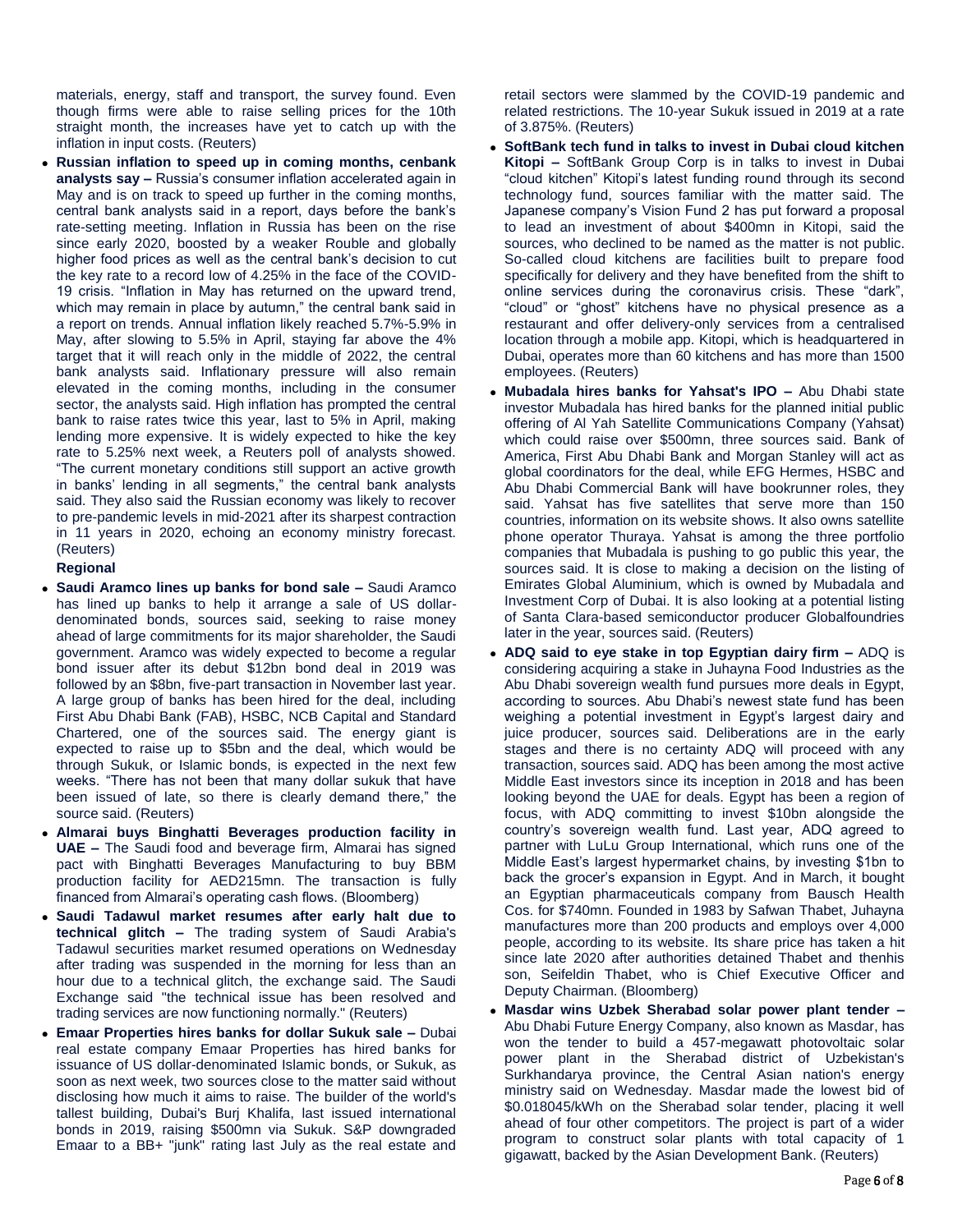- **Sharjah approves 100% foreign ownership of commercial, industrial companies –** The Sharjah Economic Development Department (SEDD) announced that, starting June 2021, it would be implementing the full foreign ownership policy, allowing investors of natural and legal persons to own 100% of commercial and industrial companies and practice activities in the Emirate of Sharjah. This decision includes no requirements such as a specific capital or any additional fees for foreign investors, while allowing branches of foreign companies to conduct their business in the Emirate without the need for an agent of a foreign company. This came in accordance with the decision issued by the department regarding the activities available for foreign ownership, based on the federal and local laws and previous decisions in this regard, especially Federal Decree Law No. (26) of 2020 regarding the amendment of the provisions of Federal Law No. (2) of 2015 regarding the Commercial Companies Law by adding articles that allow foreigners to establish companies and own them fully. (Zawya)
- **IHC unit adds resort, facilities company to Murban Deal –** IHC unit Alpha Dhabi Holding has bought further assets from closely held Murban, including the Cheval Blanc Randheli resort in Maldives and Etihad International Hospitality, a facility management company. It brings value of assets acquired by Alpha Dhabi from Murban to AED2.5bn, from a previously announced AED1.7bn. (Bloomberg)
- **Oman says expat workforce fell by 200,000 in year to March –** More than 200,000 foreign workers left Oman between March 2020 and March this year, the ministry of finance said on Wednesday, a week after protests over unemployment erupted in several cities of the Gulf state. The population in the oil-rich Gulf region declined by about 4% last year amid an exodus of expatriates due to the coronavirus pandemic and lower oil prices, S&P has estimated. This was partly caused by the economic downturn, and partly to workforce nationalization policies which gained traction after the coronavirus outbreak. Early in the pandemic, Oman - where youth unemployment is now over 10% - ordered state firms to replace foreign employees with nationals to ease pressure on the job market. "Expatriates employed in the government sector fell from 53,332 to 49,898. While expatriates employed in the private sector dropped from 1,608,781 to 1,403,287," said the ministry in a statement. Oman's Ruler, Sultan Haitham promised last week, on a third day of rare demonstrations in several towns and cities, to create 32,000 jobs and subsidize private companies that take on Omanis, despite pledged cuts in public spending as part of an austerity plan. (Reuters)
- **Investcorp to delist from Bahrain Bourse –** Investcorp plans to delist from the Bahrain Bourse and convert to a closed shareholding company as a part of its long-term strategy. The global provider and manager of alternative investment products said in a statement Wednesday that delisting and becoming a private company "is the most appropriate ownership structure at this stage." Investcorp, which manages \$35.4bn of assets and counts Abu Dhabi sovereign wealth fund Mubadala Development Co. as a major investor, said its shareholders have green-signaled the board's proposal and the conversion is expected to be to complete during the third quarter of 2021. "Delisting and becoming a private company is the most appropriate ownership structure at this stage in the continuing journey of Investcorp," Executive Chairman, Mohammed Alardhi said. Since its inception four decades ago, Investcorp has made approximately 200 private equity investments in the US, Europe, the Middle East and North Africa region and Asia, across a range of sectors. (Zawya)
- **S&P revises Batelco outlook to Negative; affirms 'B+/B' ratings –** S&P has revised Batelco outlook to Negative; affirms

'B+/B' ratings. The outlook revision follows a similar action on Bahrain (B+/Negative/B) on May 28. The Negative outlook indicates S&P could lower the ratings if it takes a similar rating action on Bahrain. (Bloomberg)